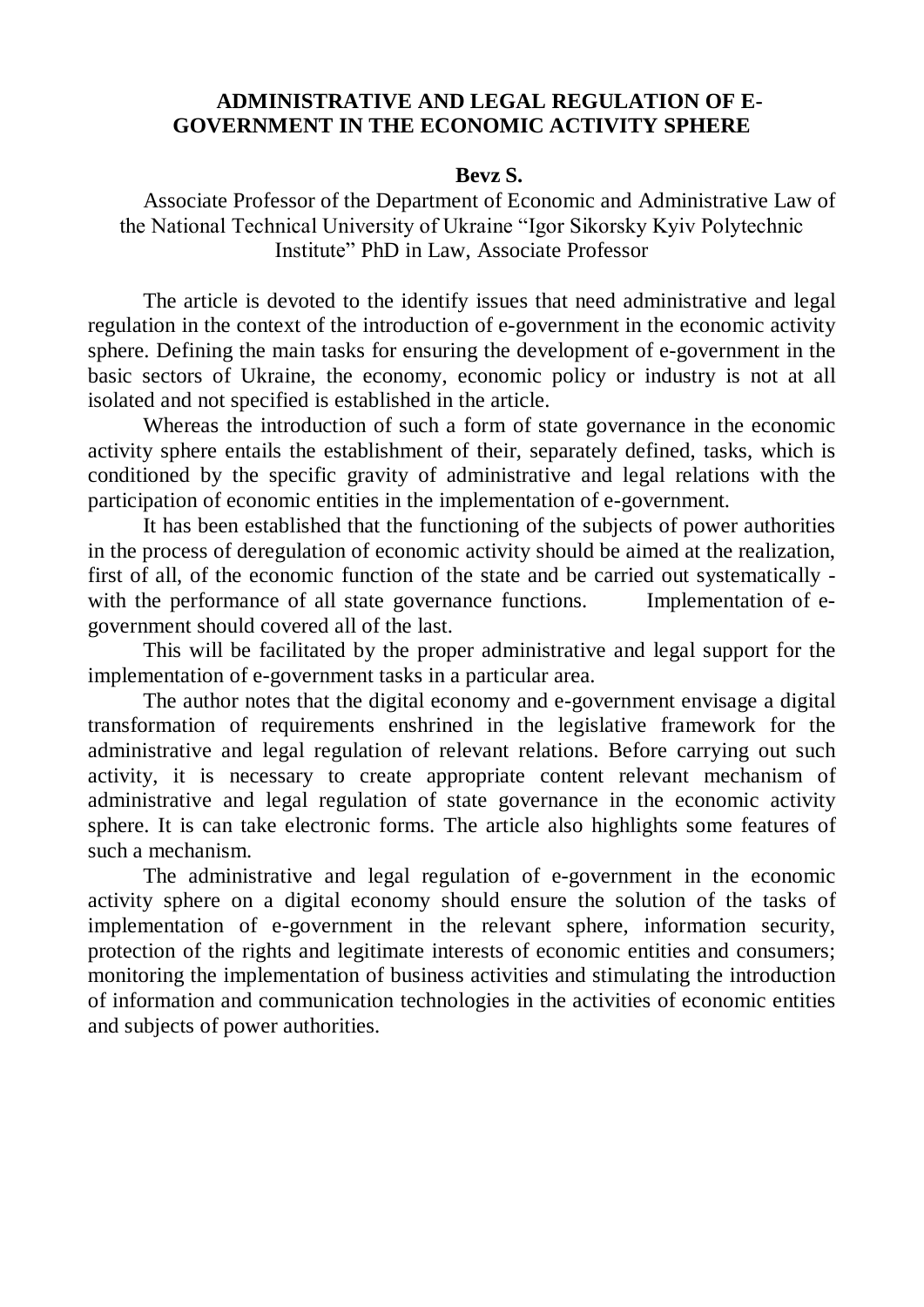#### **TYPES AND FEATURES OF SOURCES OF FAMILY LAW ACTING ON THE UKRAINIAN LANDS INCLUDED IN THE AUSTRO-HUNGARIAN EMPIRE**

#### **Vatras V.**

Candidate of legal sciences, professor of department of civil law and procedure of Leonid Yuzkov Khmelnytsky University of Management and Law

The scientific article is devoted to the study of the types and features of sources of family law that operated on the Ukrainian lands during their entry into the Austro-Hungarian Empire. In particular, it was determined that from 1797 to 1811 on the territory of Galicia and Bukovina a draft code of civil law of the Austrian Empire was introduced to regulate civil and family relations. Subsequently, in 1811, the Austrian Civil Code, which operated on these lands until 1934, when the Code of Obligations of the Polish Republic came into force, became effective on the Western lands that were part of the Austrian Empire, as well as on the whole territory of the Empire. Transcarpathia and Northern Bukovina – before their joining Ukraine in 1945 and 1940 respectively. This codification, unlike the similar drafts of codifications of civil and family law in the territory of Dnieper Ukraine, did not concider local customs (as stated in the document, the application to legal relations of customs and local statutes was only possible in cases expressly provided by the Code). As a whole, it was part of a pan-European process of reforming civil and family law that began with the Napoleonic Code. At the same time, it was based mainly on the norms of Roman law (pandekt law), German law (Prussian Provincial Code, provincial law of Austrian territories), rather than local customs. Other sources of family law were of a derivative nature, had to comply with the rules of the Austrian Civil Code or to close the gaps in law. At this time, the role of contractual norms that could regulate the property relations of the spouse is increasing. This period was characterized by the predominant position of the husband in marriage, the restriction of parental authority only during the period of minor age, the clear establishment of obstacles to marriage and the grounds for marriage invalidity in the legislation, as well as the extension of the rights of illegitimate children in terms of securing the right to parental maintenance.

## **NATIONAL ANTI-CORRUPTION STRATEGIES IN THE SYSTEM OF PREVENTION OF CORRUPTION OF UKRAINE**

### **Hrechaniuk R.**

Senior Research Fellow of the National Prosecution Academy of Ukraine

In the article, based on the analysis of scientific as well as regulatory and legal sources, the scientific analysis of national anti-corruption strategies in the system of corruption prevention in Ukraine is made. It is noted that the issue of anti-corruption activity, regardless of its spheres of existence in modern legal science, is at the stage of discussion. The introduction of such an important tool as the Anti-Corruption Strategy at the level of the law is a testament to the state's recognition of the existence of a corruption problem and the need to take measures to prevent and counteract this phenomenon. A comparative analysis of the strategies implemented in the past has revealed a partial implementation of these strategies, which instead speaks of gradual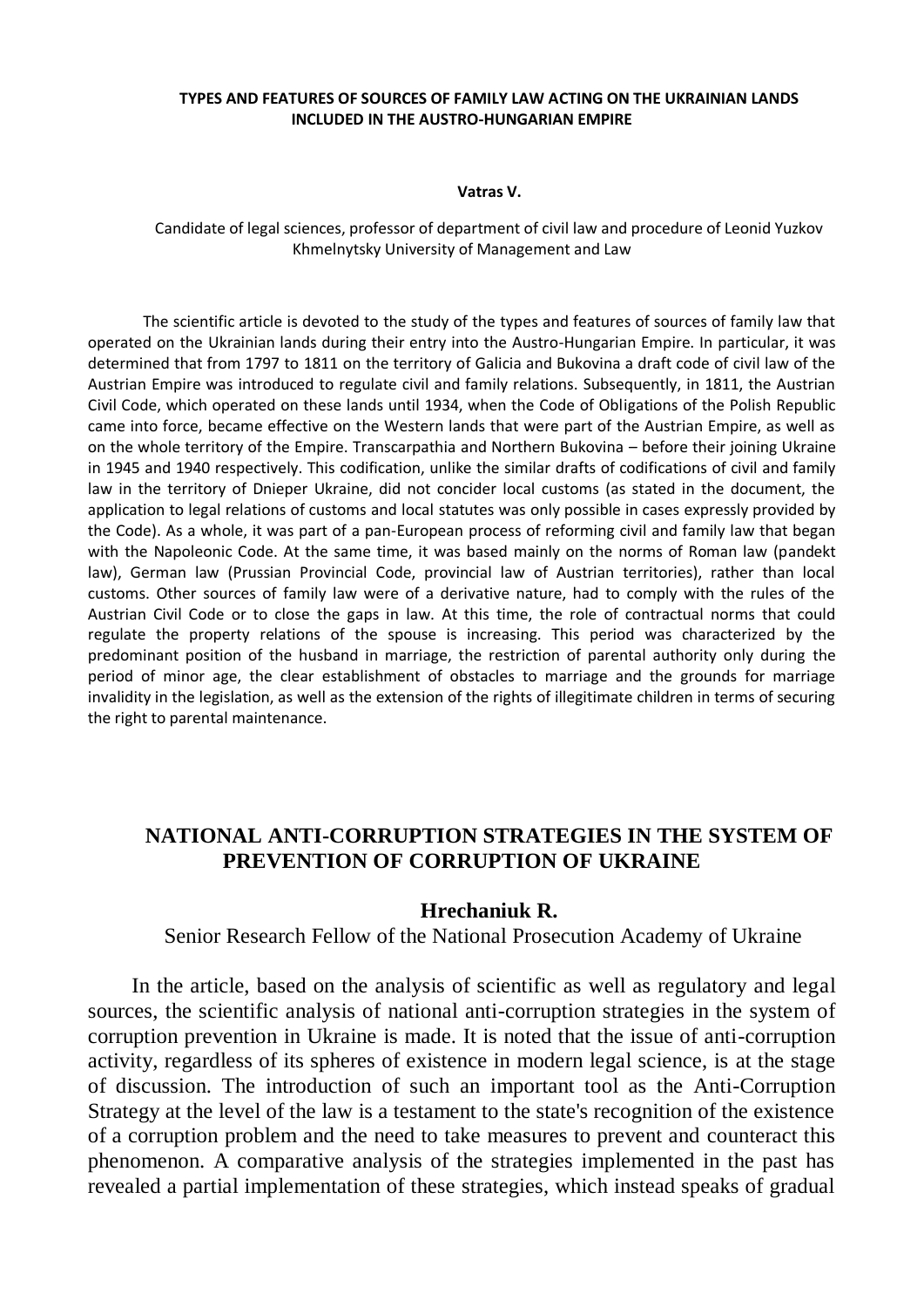and systemic anti-corruption progress, which may not be as rapid as required by society, but is gradually integrating new anti-corruption practices into different spheres of life. The formulation of a new Anti-Corruption Strategy should take into account the opinion of the expert community, the public, international experts, as well as on the basis of terminological certainty, absolute assurance of observance of human rights and the rule of law, taking into account previous achievements and shortcomings. An anti-corruption strategy is a normative-oriented benchmark that is specified by a specific period of time, outlined by the problem and the projected result. However, this document is a declarative act of the state which does not foresee negative consequences for its non-implementation, which causes its neglect or improper implementation. Therefore, it is necessary to provide for safeguards for its proper implementation, including accountability measures, and to define mechanisms for proper control in this area when formulating the Anti-Corruption Strategy. Forming an anti-corruption strategy is not identical to forming an anti-corruption policy, since the latter is a broader category and, among other things, involves the creation of strategic documents and mechanisms for their implementation. Anticorruption policy should be considered as a set of established and normative mechanisms, tools and methods aimed at ensuring public interest caused by the need to reduce the phenomenon of corruption through the use of instruments of prevention, counteraction, and accountability. In this case, the Anti-Corruption Strategy is one element of the formalization of anti-corruption policy, which in turn is important, and to some extent, crucial.

# **INTERNATIONAL LAW OF STATE RESPONSIBILITY AND THE ECHR: SYMBIOSIS OR ESTRANGEMENT?**

## **Drakokhrust T.**

*PhD in Public Administration, Associate Professor at the department of international law and migration policy, Ternopil national economic university*

## **Havrylyuk-Yensen V.**

Master of Laws, The University of Copenhagen, Denmark

Although the question of the relationship between international law and the ECHR can be a full dissertation topic of its own, this section does not aim to provide a comprehensive analysis but rather a brief outline of their relationship with the focus on the specific context of determination and attribution of State responsibility.

The purpose of the article is to analyze the issue of State responsibility under the ECHR which has revealed the underlying complexity and ambiguity behind the laws and legal principles involved in attribution of conduct of unrecognized armed groups to a State.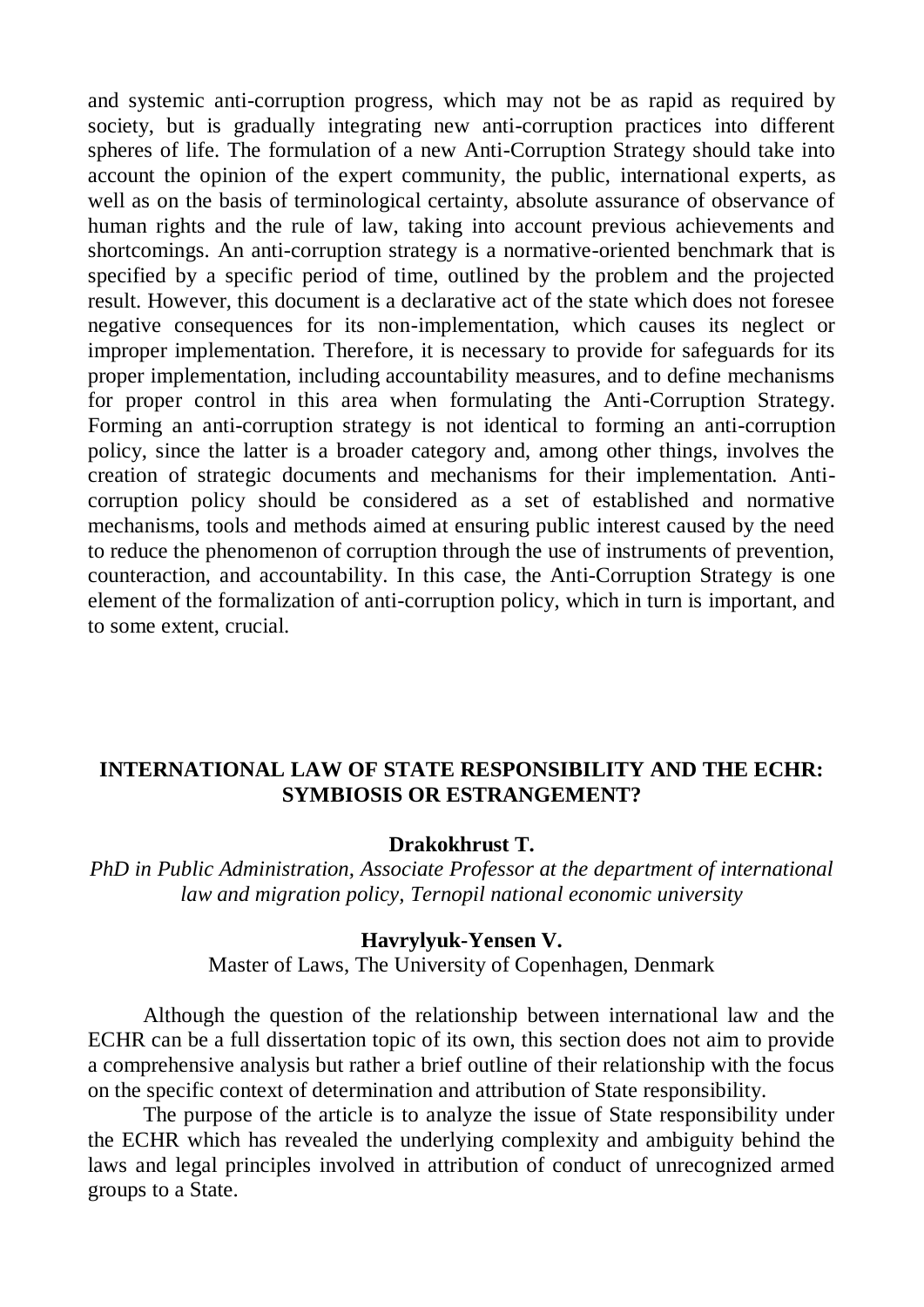This article offers an inductive analysis of the ECtHR's jurisprudence with regards State responsibility in the contested regions which aims to identify a clear pattern based on the Court's reasoning. The article makes reference to the relevant rules under international law of State responsibility and briefly examines their interplay with the ECHR. Particular regard is also given to relevant legal literature, specifically, generalist and Convention-specific authors that have examined similar questions in their contributions. The analysis delineates between salient legal issues such as the position of general international law and its relationship with the ECHR. The article offers an overview of the relevant case law and inductive analysis of the approach taken by the Court. One of the main takeaways of the article is that the framework of ARISWA is relevant to the ECHR in so far as it covers the gaps in the Convention as was demonstrated in the analysis of the relevant case-law. Additionally, it appears that the Court has decided to develop its own distinct jurisprudence on State responsibility that in many aspects substantially differs from what is envisaged under ARISWA. The interconnected nature yet distinctly separate function of the frequently confused legal concepts has often resulted in a misunderstanding of the approach adopted by the Court.

## **THE MODERN CONCEPT OF INTERNATIONAL LEGAL RESPONSIBILITY**

### **Zhukorska Ya.**

Ph.D., Associate Professor, Associate Professor at the Department of *international law and migration policy at the department of international law and migration policy*  of Ternopil National Economic University

International responsibility is a type of legal responsibility. The source of international responsibility is the consent of states to adhere to the rules of the international community, which nature is very similar to other types of positive legal liability.

The concept of international responsibility is a key one in international law. It is a logical link between a norm and a sanction for its failure, which is directly related to the effectiveness of international law and its authority. The issue of international responsibility is very complex and debatable in science of international law connected the nature of the subjects of international law.

The purpose of the article is to study the modern concept of international responsibility and its tendency of development.

The institute of responsibility, despite its extreme importance, is the least researched in international law. Its history dates back to the roots of the Ancient World. The state and international organizations in the current concept of responsibility are defined by the subjects of international law. According to the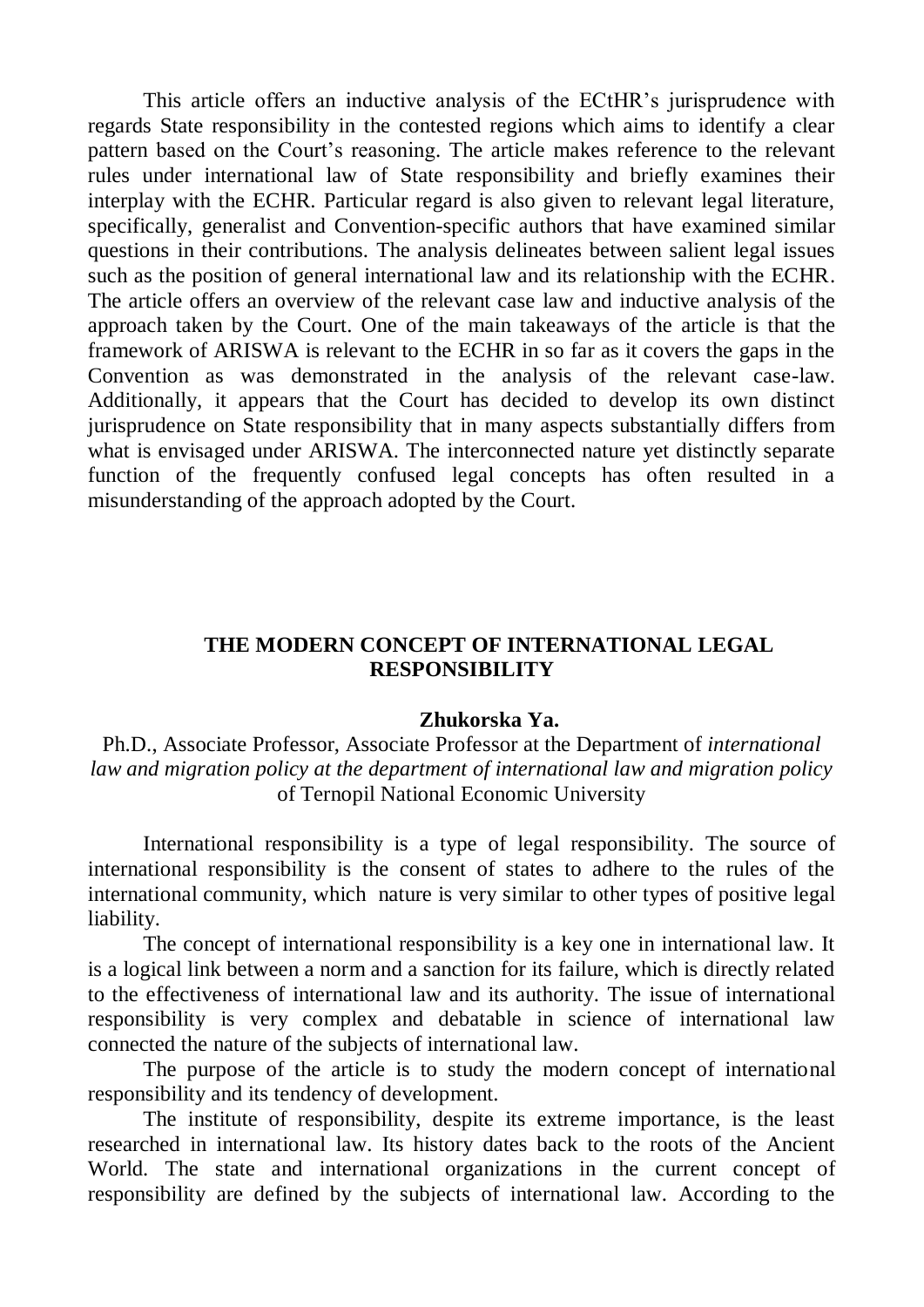modern concept of responsibility, it arises regardless of the damage or guilt caused by the violation of the norm. It is this concept that underpins the Responsibility of States for Internationally Wrongful Acts developed by the CIL UN. The issues of responsibility of international organizations and the succession of states in the area of responsibility are particular importance today.

The author attempts to explore the features of the modern concept of international responsibility in the article. The historical basis of the emergence and formation of the institution of responsibility, current trends in its development are analyzed. The development of the concept of international responsibility from its emergence to the concept of objective responsibility, which formed the basis of the Articles on States' Responsibility for International and Unlawful Actions, developed by the CIL are explored. The modern institute of international responsibility is developing very fast and is being actively codified are emphasized. The current areas of its codification and research are the responsibility of international organizations and succession to the responsibility of states.

## **RONALD DVORKIN'S POLITICAL AND LEGAL IDEAS – GENERAL-CIVILIZATION STANDARD OF LEGAL LIFE**

### **Kravchuk M.**

Candidate of Law, Associate Professor, Doctor of Law of Ukrainian Free University, Head of the Department of Theory and History of State and Law Ternopil National Economic University

### **Kravtsova Т.**

Master in Ternopil National Economic University

In this article the basic legal ideas of Ronald Dworkin are reflected. An analysis of the scientific works of the innovator of the law is carried out. The relation of the scientist to other philosophical and legal concepts is clarified and on this basis his definitive approaches to the basic categories of legal matter are distinguished. The article outlines the basic political and legal views of the scientist, who form the civilization standard of legal life. In particular, the scientist's views on the correlation of law with morality, politics, economy, and religion were evaluated. The article reflects four stages of R. Dworkin's scientific work and states that the work of the innovator was directly and indirectly influenced by the works of many scientists of the time, including Herbert Garth, John Rawls, Isaiah Berlin.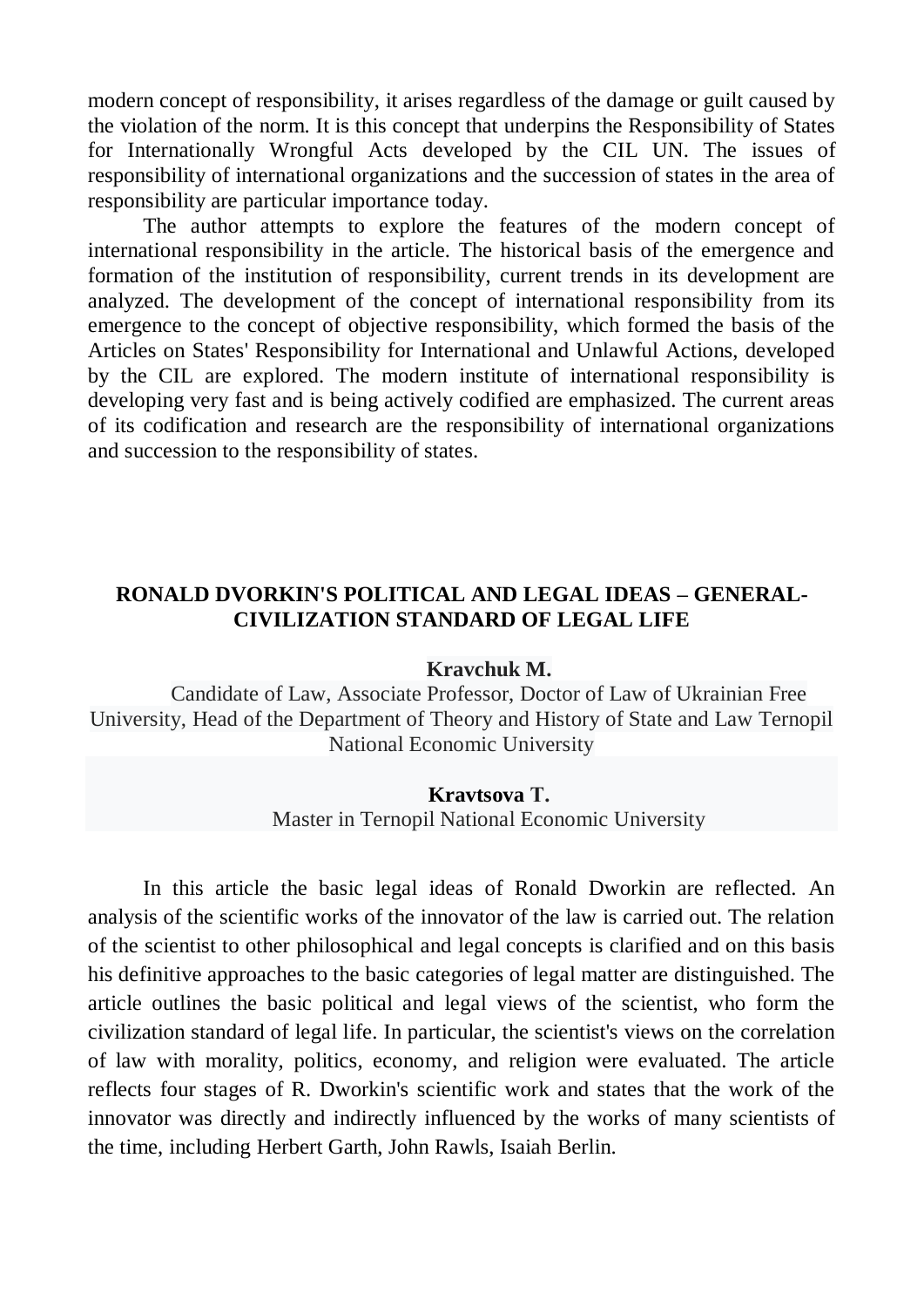The authors' main conclusions are as follows: first, the Ronald Dworkin doctrine is characterized by three main areas of scientific exploration: the concept of law, the doctrine of justice, the theory of values. Definition of vectors of scientific researches of a scientist is directly connected with the essential socio-cultural processes that have occurred during his activity. Second, Ronald Dworkin has based his theory in each of these areas most often on the basis of counter-argumentation against other theorists. The ideological inheritance united in a single general concept is subordinated to uniform principles. Third, when analyzing and evaluating the theoretical work of Ronald Dworkin, it should be noted that most of his publications were not originally intended as independent works, but were collections of previously published journal articles. The scientist has often rethought his ideas earlier, bringing new meaning to them. His legal ideas went beyond law; he considered it expedient and useful to be able to judge the law, taking into account the content and nature of politics and morality.

## **FEATURES OF INTERNATIONAL RELATIONSHIP OF HETMAN P. SKOROPADSKYI**

### **Kravchuk M.**

Candidate of Law, Associate Professor, Doctor of Law of Ukrainian Free University, Head of the Department of Theory and History of State and Law Ternopil National Economic University

### **Martsiyas I.**

Master in Ternopil National Economic University

The basic directions of the foreign policy of Hetman Pavlo Skoropadskyi are reflected in the article. Conducted analysis of establishment and development of diplomatic relations of Ukrainian State with European countries and with the Fourth Alliance and the Entente in particular. The attitude of Pavlo Skoropadskyi about relations with Bolshevik Russia was found out, and there were identified severe attempts to avoid the impact of Russian-Bolshevik aggression. The conclusions about the main mistakes of the Hetmanate are substantiated. In particular, an analogy with the current state of Ukraine's international relations have been conducted, to prevent errors by present political leaders, in international relations and, moreover, the loss of sovereignty, independence and the state itself.

The authors concluded that the activities of the Ukrainian diplomatic service in the days of the Ukrainian State Hetman P. Skoropadsky made a powerful contribution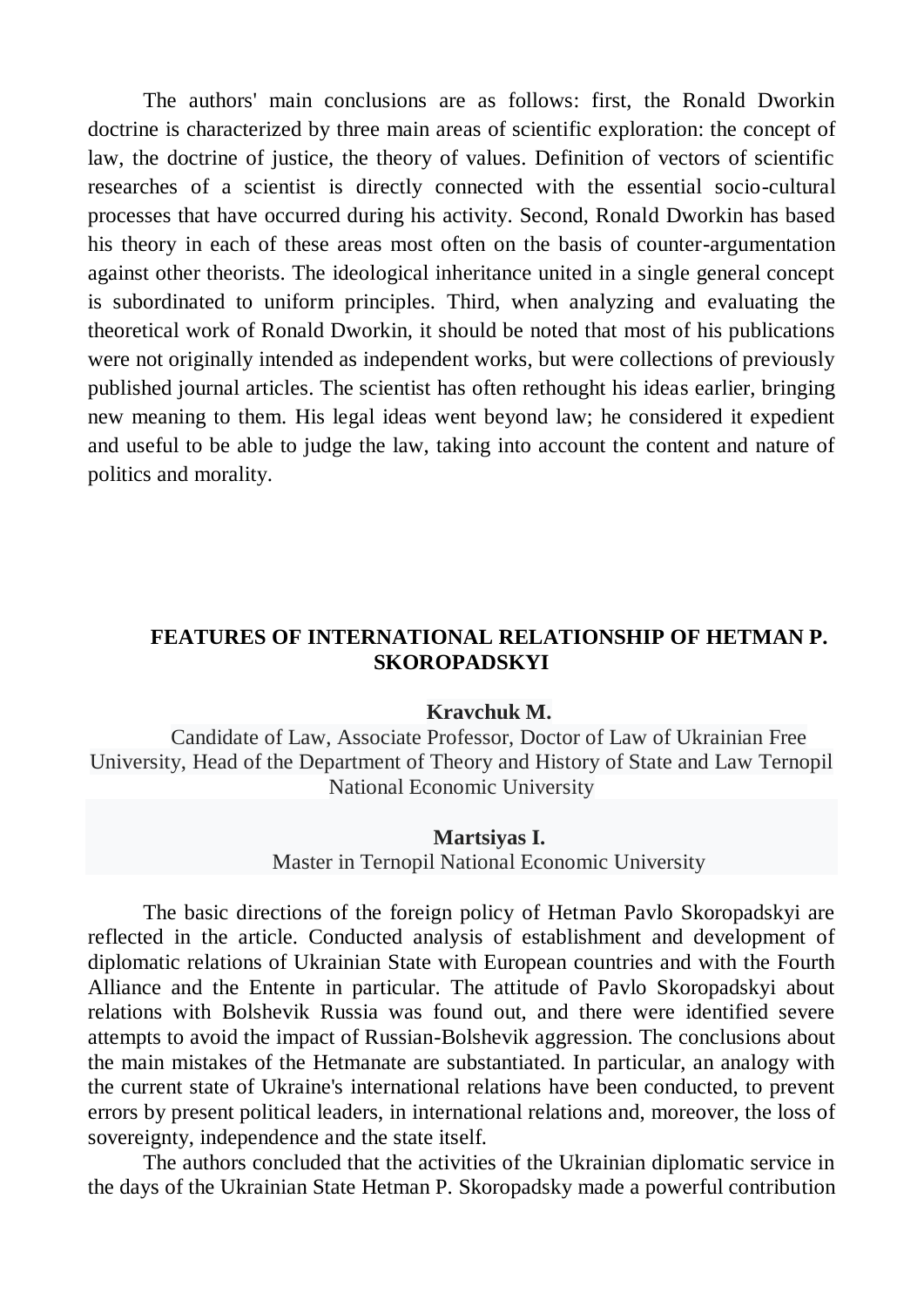to the development of interstate relations in the priority and most important direction of the foreign policy course of the country at that time - towards the Central Powers, headed by Germany. It is thanks to the efforts of the government, the foreign ministries and the diplomatic missions that close links and business cooperation with European countries have been established. Ukraine has achieved some success in harnessing the power and influence of European countries to solve important problems of state-building: international recognition, independence, protection of fairly agreed borders, taking into account the unification of ethnic Ukrainian lands.

However, despite all the achievements, there were more failures, because it was not possible to save the state. The mistakes made by the then head of the country, both in terms of internal consolidation and prioritization, as well as from the point of view of international activity and building strong external relations, should in no way be repeated. That is why the period of P. Skoropadsky's Hetmanate should become a real lesson for modern politicians who have assumed responsibility for the preservation and development of a modern and independent Ukraine.

## **GENERAL PRINCIPLES FOR ENSURING THE AVAILABILITY OF PROTECTION IN A JUDICIAL PROCESS**

### **Mazuryk N.**

#### Chief Specialist Court of Appeal of Kyiv

The nature of ensuring the availability of protection through complaints to the proper jurisdictions is a complex mechanism, a process involving a wide range of participants with numerous factors and factors of individual and objective origin. Principles of accessibility of justice are of interest not only in the stability and uniformity of regulating such a spectrum of relations. They have a cross-sectoral effect on the whole system of legal protection. However, if the principles of accessibility of justice have a cross-sectoral content, the principles of accessibility of administrative and jurisdictional protection are specific, because they are close to the nature of the relations of public administration.

In order to establish the place of the accessibility law principles in jurisdictional protection, a logical chain of linkage between principles "from concrete to general" are built.

Firstly, the principle of accessibility to administrative justice is an element of the principle of jurisdictional protection, which, in turn, is the principle of administrative law. Secondly, the principles of administrative law are aimed at the realization of the right of the individual to protection in relations with the authorities. The right to defense is a fundamental constitutional principle enshrined in Art. 55 of the Constitution of Ukraine. Thirdly, the right to defense is the guiding principle of the rule of law and a guarantee of the realization of another principle - the rule of law.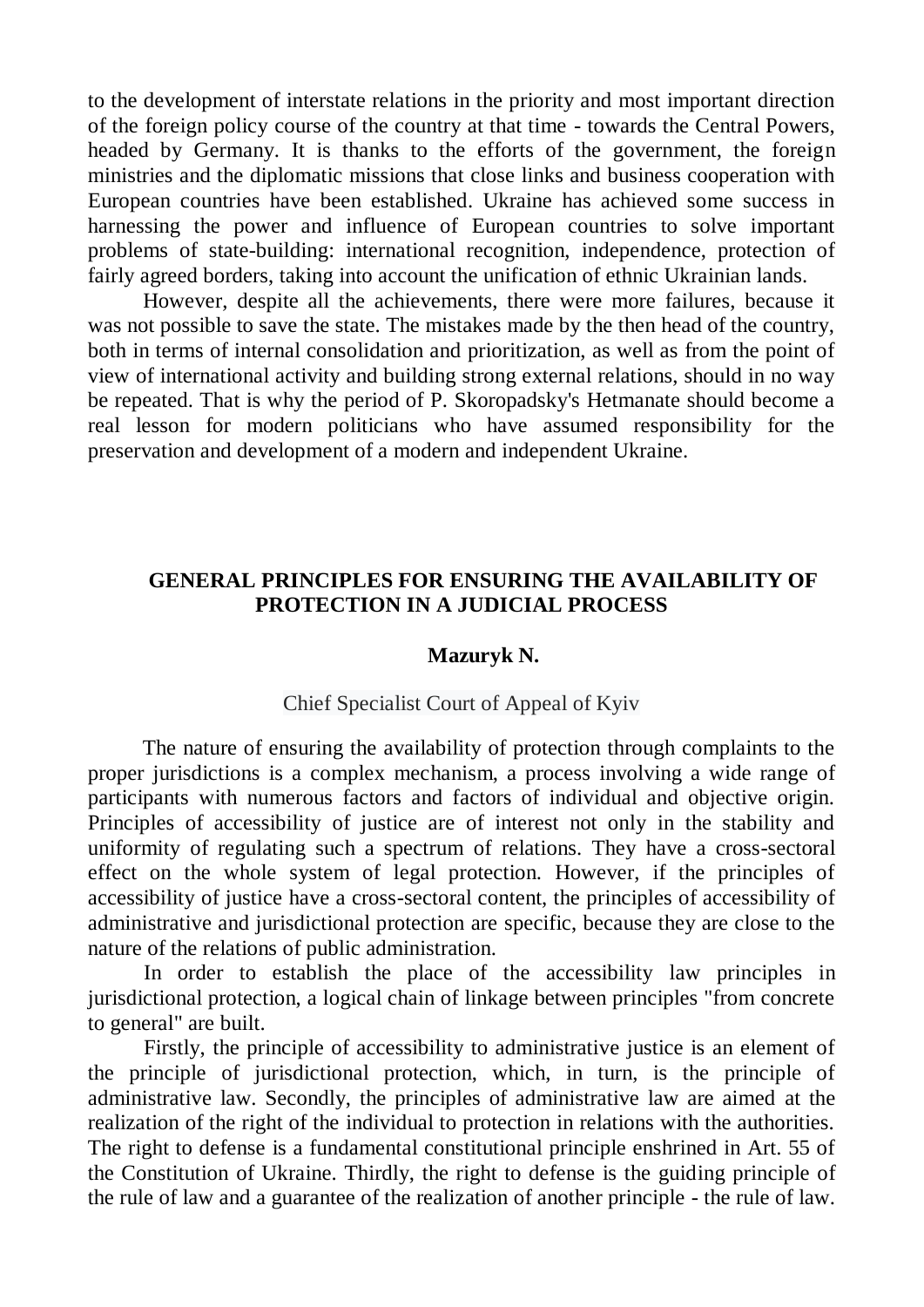Therefore, it can be argued that the availability of administrative and jurisdictional protection is an element of the mechanism of action of law as a universal value.

The general principles of law are determined by the effect of the phenomenon of the rule of law as a tool for regulating public relations. The general law principles of ensuring the availability of administrative and judicial protection include the following: free legal aid; procedural equality and competitiveness of the parties; procedural affiliation (accessibility) and admissibility of the procedure; the permissible limit; the admissibility of the complaint.

As the phenomenon of accessibility goes through the whole process of filing, reviewing and resolving a complaint, the general law principles of ensuring the accessibility of protection apply at all stages and procedures of protection, such as: accessibility, which ensures the smooth submission of a complaint; accessibility that accompanies the merits of the case; availability that ensures the enforcement of a court (administrative) decision.

## **CONCEPT OF INFORMATION ACTIVITY OF LAW ENFORCEMENT BODIES**

### **Banakh S.V.**

Candidate of Juridical Sciences, Docent of Department of Criminal Law and Process, Dean of the Faculty of Law of the Ternopil National Economic University

The article analyzes information support of law enforcement agencies activity. It is proved that in our country it is necessary to improve the interdepartmental system of information provision in accordance with the requirements of international standards. The directions of solving the problems of modern information provision in the organs of internal affairs of Ukraine are proposed.

Law enforcement information support is an up-to-date not only for Ukraine, but also for many foreign countries, where much attention is paid to creating and the use of information systems for police activity. Police structures of different countries are everything interact more often, in particular in the permanent counteraction to international crime, terrorism etc. Law enforcement agencies also cooperate with United Nations peacekeeping missions, bilateral agreements between countries and multilateral agreements concluded by international organizations. This allows police officers from different countries to share information and experience, combining the results of their activities.

The relevance of the use of information technologies is increasing due to the intensive implementation of by engaging computer technology in law enforcement activities. This process affects the organization investigation of criminal offenses, methodological support of national police officers, and also the introduction of automated systems search information about any objects (persons, objects, events)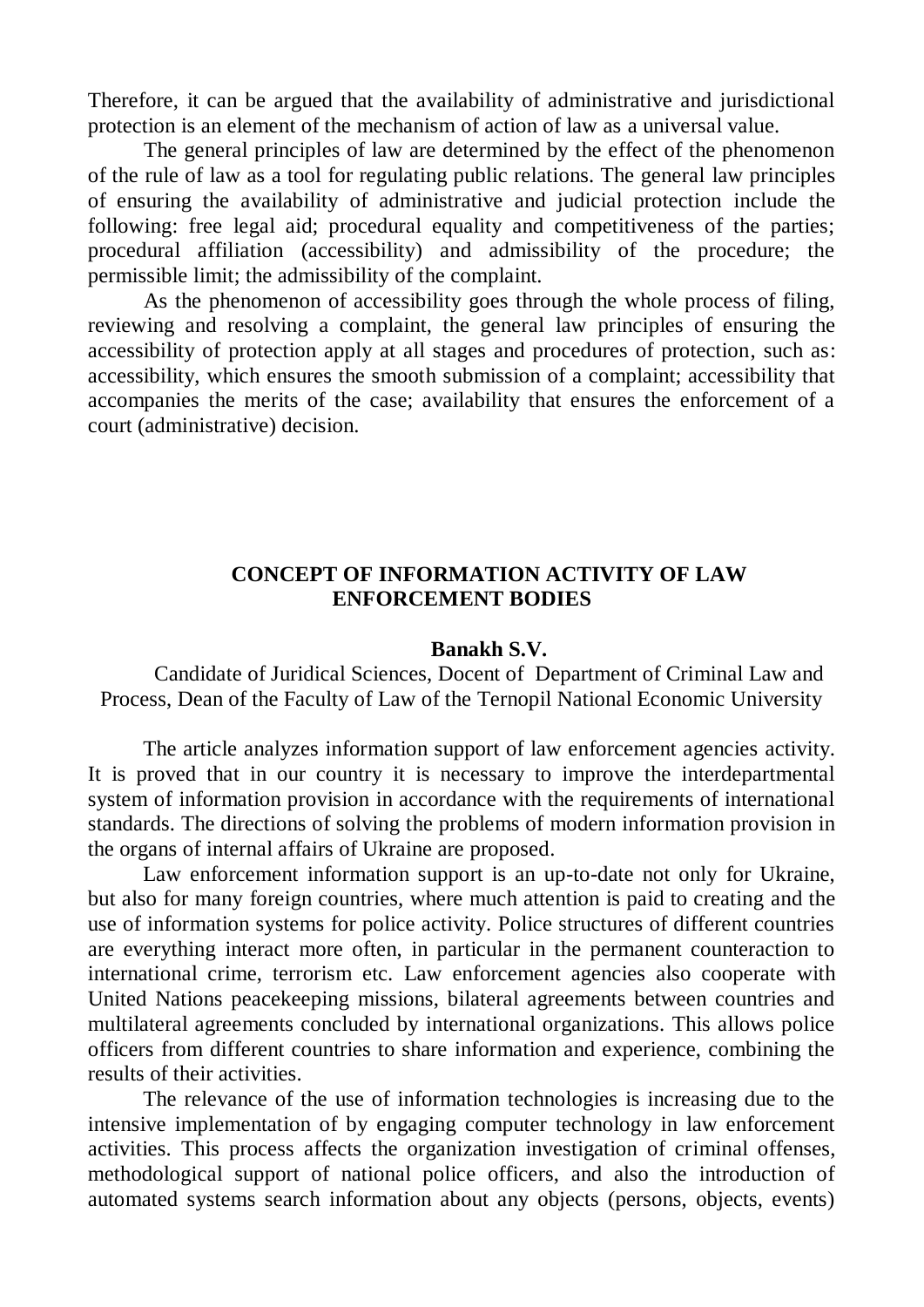promotes scientific and organizational work, optimizes the collection, storage, systematization and analysis of evidence the implementation of investigative measures has now gained considerable experience in applying advanced technologies in the process crime prevention and investigation, search for suspect, forensic examination.

The tasks of modern information support should be achieved within the the implementation of a unified information security policy; creating multi-purpose information ATS subsystems; improvement of organizational and personnel support of information units; integration and systematization of ATS information records at all levels; building information network; creation of conditions for effective functioning of information records, ensuring them completeness, reliability, relevance and security; re-equipment of information units with modern computer hardware; expanding the network of computer jobs for users of information subsystems; further computerization of information records; establishing police interaction with the public in developing effective ways of providing this; introduction of new forms and methods ATS information support; legal education through the media; improvement legislation.

# **PECULIARITIES OF RENEWAL OF PROCEDURAL TERMS IN CASES IN WHICH PARTIES ARE ASYLUM SEEKERS**

### **Kalashnyk O.**

PhD, Senior Lecturer in the Department of Public and Private Law Faculty of Law and International Relations Borys Grinchenko Kyiv University, advocate, member of the Committee for the Protection of Rights and Guarantees of Advocacy at the Council of Advocates of Kharkiv Region

In the article analyzes the rights of refugees or persons who need of additional protection in the context of the right to renew procedural time limits. Proposals to improve the protection of the rights of asylum seekers and their families to renew the procedural time limits are substantiated.

The author also provides recent research on the legal status of refugees or persons in need of additional protection. The analysis of the main international and national normative legal acts in the field of ensuring the rights of asylum seekers and their families to renew the procedural terms are made.

The judicial practice connected with the renewal of procedural time-limits in cases of claims of asylum seekers in Ukraine to the State Migration Service of Ukraine for recognition as illegal and the cancellation of decisions refusing to recognize them as refugees or persons in need of additional protection is analyzed. The basic problems of observance of the rights of the asylum seekers to the renewal of the procedural terms are presented.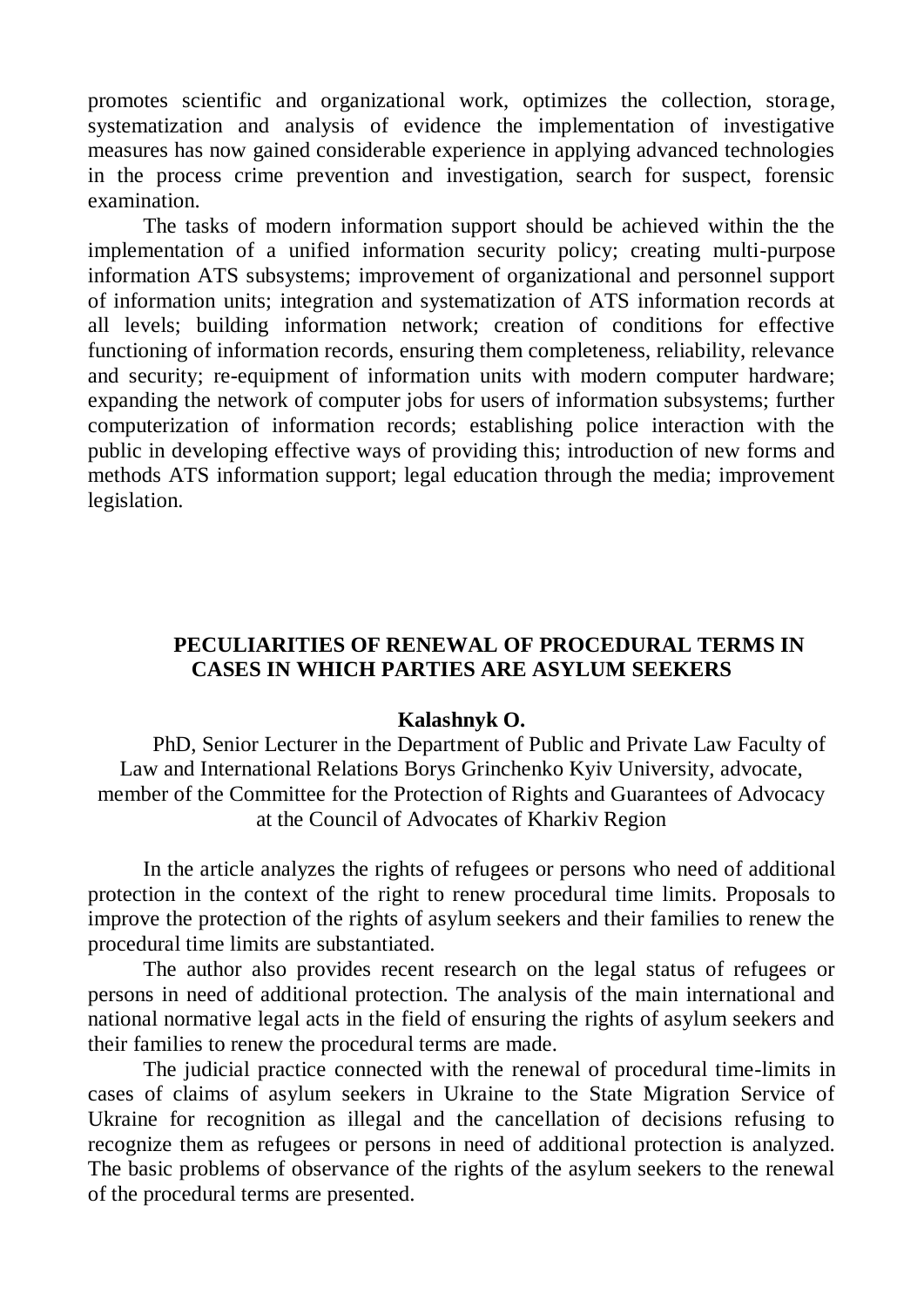In the article analyzes that the European Court of Human Rights adheres to the position that the right to judicial protection is more important than the procedural features of the exercise of that right by a state. The author cites a number of judgments of the European Court of Human Rights on the subject under study.

The author concludes that the court, when considering cases involving the asylum seekers, including the consideration of requests for renewal of procedural time limits to appeal against decisions of the State Migration Service of Ukraine to refuse recognition of their refugees or persons in need of additional protection, has to clarify the circumstances of the case as a whole, in the court decision to rely on all the evidence added to the request, to fully and objectively examine the case file, since, violation of these requirements entails the right of the asylum seeker to seek reopening spare their rights in the European Court of Human Rights. It is important for the courts of Ukraine to apply the positive case law of the European Court of Human Rights on similar issues to resolve the issue of renewed procedural time limits for appealing against decisions of the State Migration Service of Ukraine to refuse recognition of asylum seekers or persons who need of additional protection.

## **INSTITUTE OF PRIVATE ENFORCEMENT AGENTS IN THE CONTEXT OF PROTECTION OF RIGHTS AND LEGAL INTERESTS OF BUSINESS ENTITIES**

### **Makhynich N., Makhynich Y.** Lawyers

The article analyzes the key aspects of the functioning of the Institute of Private Performers in Ukraine, and finds out the influence of private performers on ensuring the protection of the rights and legitimate interests of economic entities in the enforcement of court decisions. As a rule, the institution of Private Performers is sufficiently mature today, which establishes the procedure for qualification selection, legal status, state policy of controlling the activities of private performers, requirements for the workplace, responsibility of that. The formation of the private executives is another important and additional guarantee of the protection of the rights and legitimate interests of business entities to ensure the real execution of court decisions made in their favor. The author analyzes the provisions of the current legislation on the regulation of the activities of private performers, information provision, guarantees of their activities. The author proves the existence of a positive impact on the protection of the rights and legitimate interests of business entities of the Institute of Private Entrepreneurs. The author substantiates that the private performers have incentives to really ensure the real execution of the court decision. It is argued that the main task of a private executors is to find enough assets of the debtor under the relevant court in order to recover from it debts and basic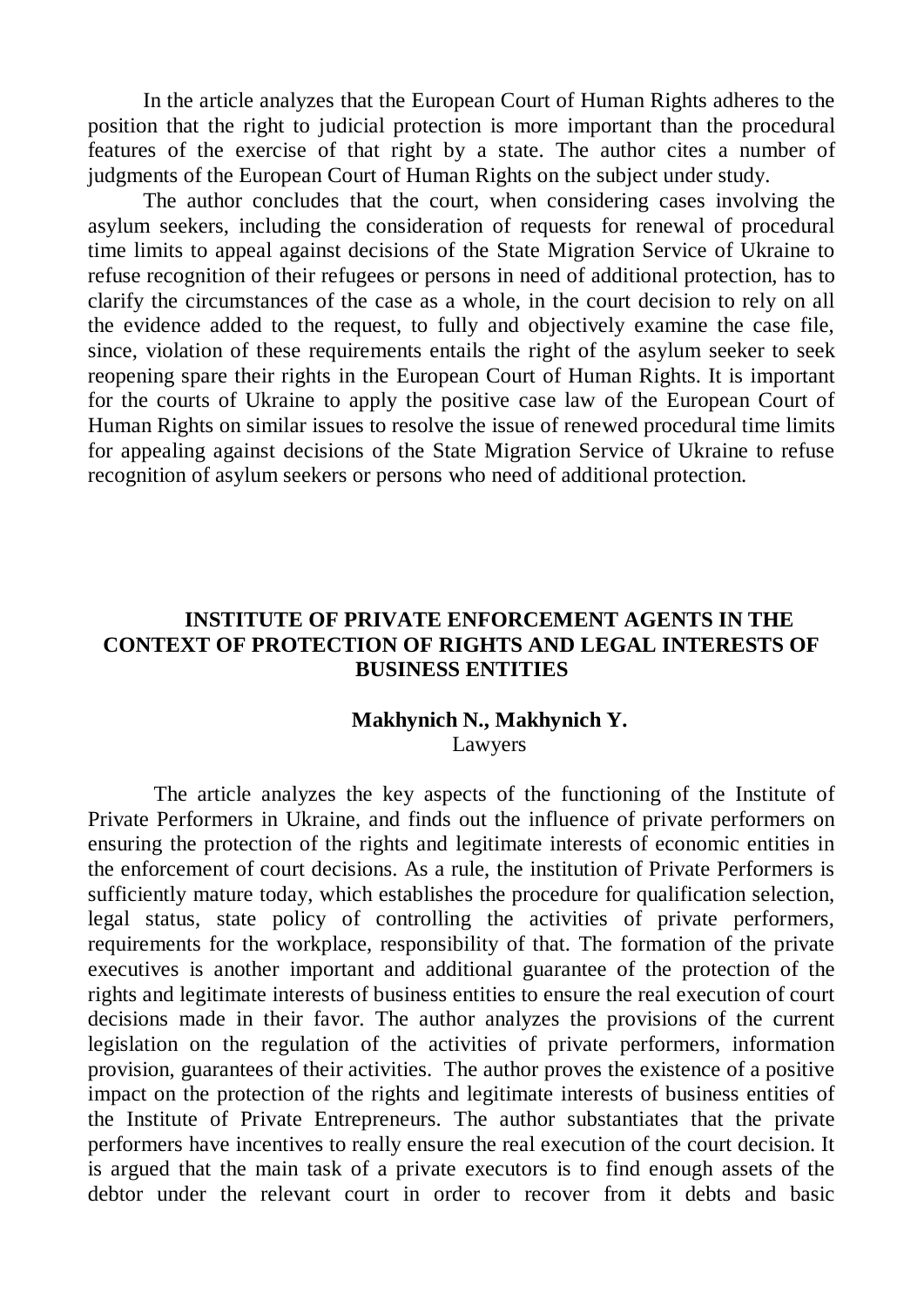remuneration. In the article, a distinction was made between certain features of activity of private and state executives in the context of guarantees of ensuring the rights of collectors - business entities. It is proved that there are certain advantages of involving business entities of private performers in co-operation with court decisions made in their favor. The author substantiates the financially-motivational and qualification aspect of the activities of private performers as a basis for increasing the effectiveness of enforcement of court decisions. It is proposed to amend the current legislation, namely, Article. 5 of the Law of Ukraine "On Enforcement Proceedings".

# **General characteristics of certain subjects of administrative and legal relations in the field of urban planning**

## **Neborsky E.**

## Applicant of the Research Institute of Public Law

The article describes the general characteristics of certain subjects of administrative and legal relations in the field of urban development. There also has been made a historical excursion of the activities of individual subjects. The concepts of "construction", "urban planning" have been analyzed in the normative legal acts and special literature. They have been distinguished.

The positions of scientists of construction as a separate industry, a separate component industry, a sub-branch or an institute have been considered.

The system of subjects in urban planning is analyzed, through the separation of powers the Ministry of Regional Development, Construction and Housing and Communal Services of Ukraine, State Architectural and Construction Inspectorate of Ukraine, State Environmental Inspection, State Service of Ukraine for Food Safety and Consumer Protection of Ukraine of geodesy, cartography and cadastre, State Inspectorate of Agriculture of Ukraine, Inspection of State Geodetic Surveillance of the Main Directorate geodesy, cartography and cadastre of Ukraine.

Particular emphasis has been placed on the powers of local governments. It has been determined that the administrative and legal regulation of urban development by local self-government bodies is a system of actions and operations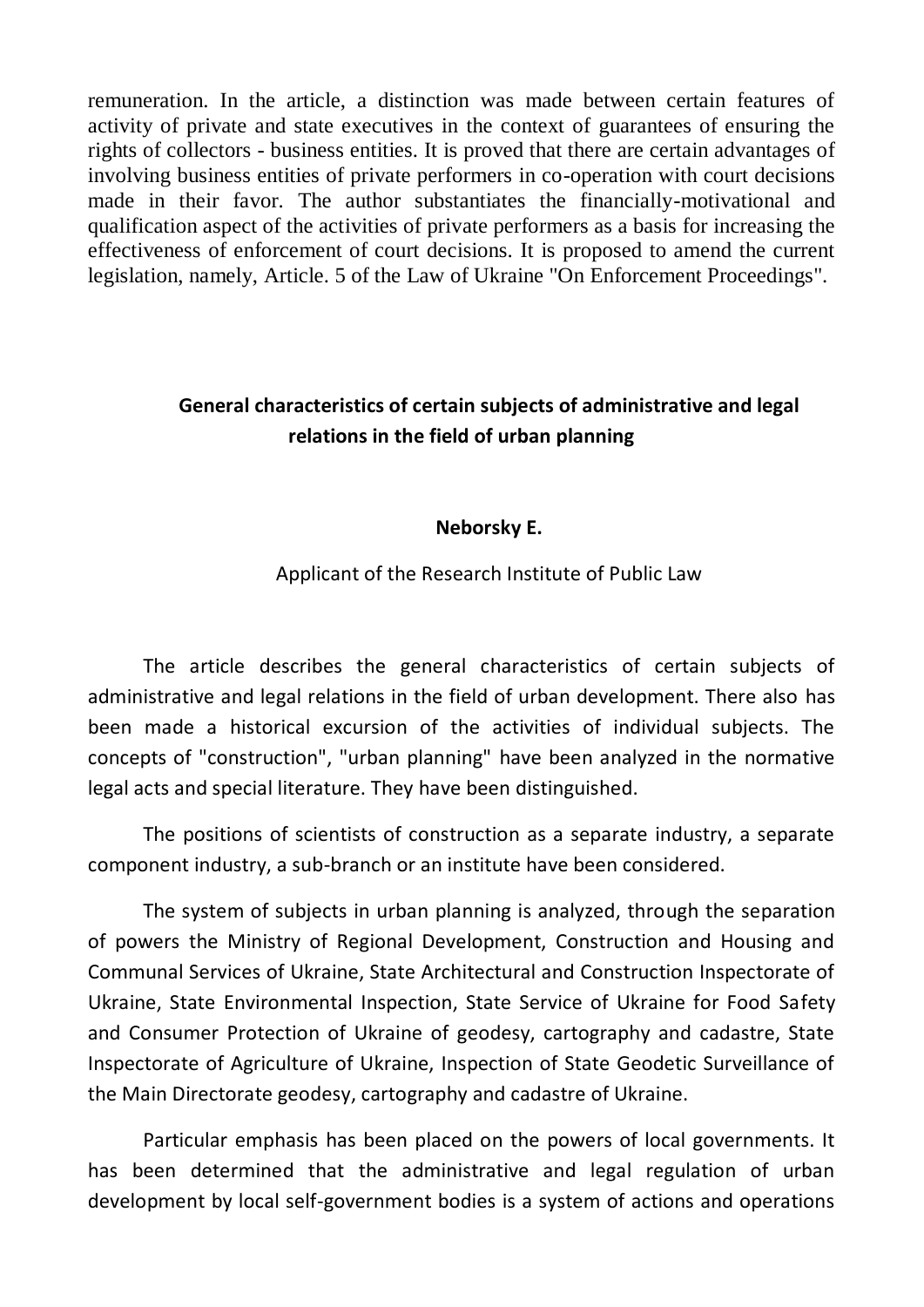carried out by local self-government bodies in the established forms with the help of certain methods and with the use of legal means aimed at ensuring the purposeful activity of the entities of urban legal relations in organizing the most an enabling space for people's lives.

# **FEATURES OF THE LEGAL STATUS OF PERSONS, DETERMINING NO SAFE**

### **Perepelycja M.**

Candidate of law science, professor, Professor of the Department of Operational Investigation and crime detection Kharkiv National University of Internal Affairs

### **Boychuk D.**

Candidate of law science, Docent of the Department of Public and Private Law Faculty of Law and International Relations Boris Grinchenko Kiev University

In the article the authors separately analyze the conceptual apparatus in the studied direction. The definitions of "missing person", "missing person", "deceased individual" are clarified.

It was found that the definition of the term "missing person" for a long period of time did not have proper consolidation. In the scientific literature and in the legislation it was possible to find close to this formulation. For the first time the statutory wording of the "missing person" is disclosed in the current Law of Ukraine "On the Legal Status of Missing Persons", adopted on July 12, 2018.

The authors in the article identify the difference between "missing person" and "missing person" because the concepts are at first glance similar. Attention is drawn to the fact that a person's unknown absence is established by a court decision, and such a decision is not required to recognize a missing person.

The authors found that acquiring the status of missing person allows her to subsequently acquire, through a court decision, the status of missing or declared deceased. According to the authors, the concept of "missing person", "missing person", "deceased person" are not identical, so the article offers their clarification definitions of these concepts.

It has been determined that a person may disappear under different circumstances. The article states that the current legislation identifies special types of "missing persons, taking into account the circumstances in which they may have disappeared." The authors conclude that the legislation should take into account all circumstances in which persons may disappear. For example, a person may disappear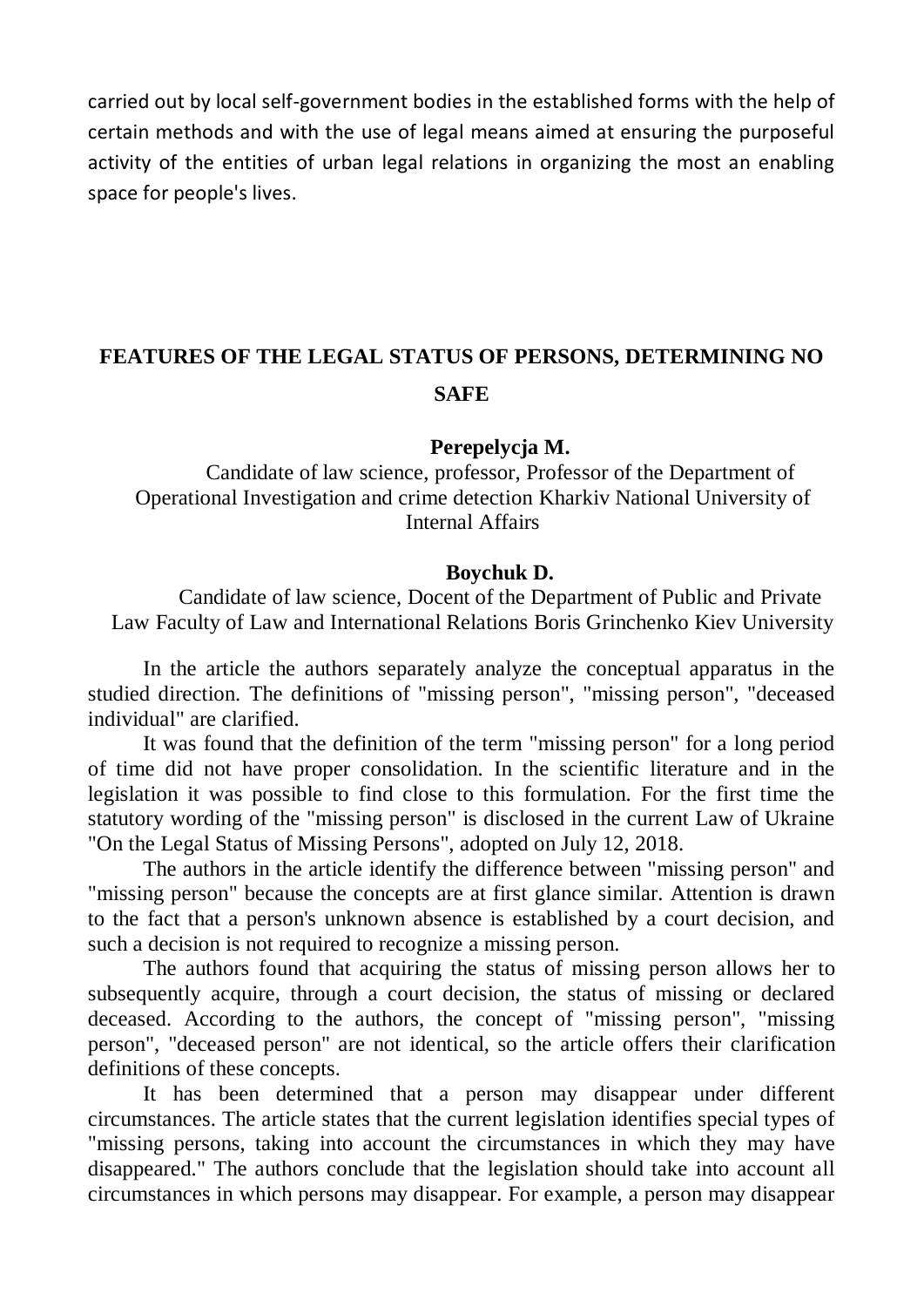due to their arrears, due to an exacerbation of a person's mental, psychological illness, memory loss, and more.

The authors, analyzing the legal status of the missing person, indicate that it acquires the missing status from the moment the applicant submits a statement about the disappearance of the unknown person and his search or by court order. The statement on the fact of disappearance of the person of the unknown and his search shall be submitted to the relevant territorial body of the National Police of Ukraine. The article states that the bodies authorized for the search of persons who have been missing are the National Police of Ukraine and the units carrying out operational search activities, defined by the Law of Ukraine "On Operative Investigation Activity".

The authors selectively analyze the experience of some countries on the legal status of the missing person and conclude that international experience is useful for its use in Ukraine.

The authors of the article determined that national legislation did not catch the attention of foreigners and stateless persons. It is established that their acquisition of the status of missing person, if they have resided permanently or mainly in the territory of Ukraine, will be regulated by Ukrainian legislation.

The article establishes that the conclusion of international treaties by Ukraine allows to regulate important interstate relations in order to determine the procedure for acquiring a status of a missing person, since acquiring such status is required not only by citizens of Ukraine within our country or another, but also by foreigners residing in the territory of Ukraine.

# **CURRENT STATUS AND DEVELOPMENT PROSPECTS OF THE PUBLIC ADMINISTRATION FOR THE PROVISION OF ADMINISTRATIVE SERVICES**

## **Ternushchak M.**

Lecturer at the Uzhgorod National University

The article explores the activities of public administration in the context of improving administrative service delivery practices.

The content of the categories "public administration" and "administrative service" in the theory of administrative law is analyzed. Public administration is interpreted as the activity of public administration in the realization of public interest aimed at ensuring the constitutional rights, freedoms and interests of a person in public-legal relations, and public administration is defined as a system of state executive bodies, local self-government bodies, which, according to the legislation of Ukraine, administrative functions in public-legal relations, first and foremost in relations for the provision of administrative services for the implementation of public interes.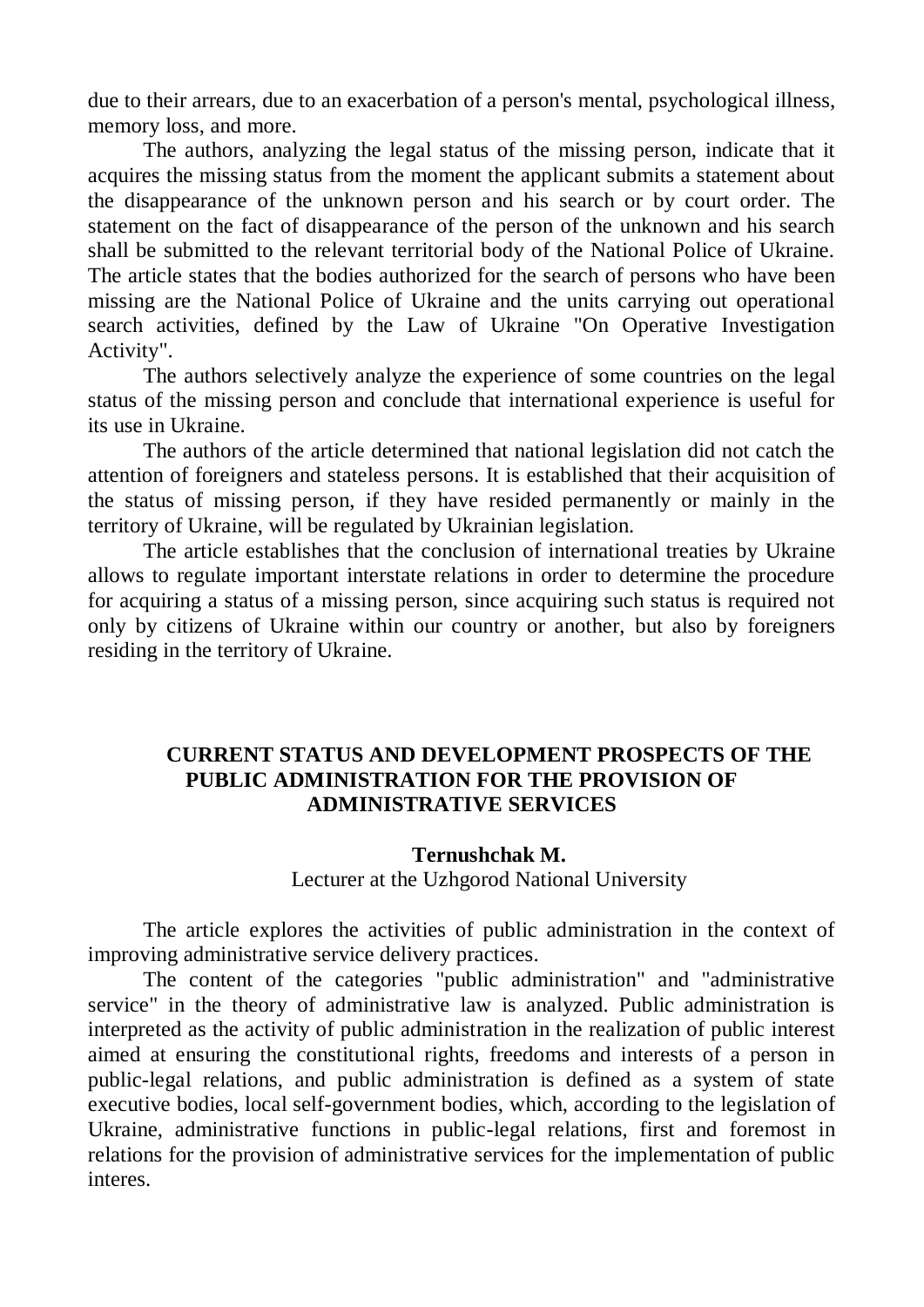It is noted that in Ukraine the system of public administration bodies is formed not only by executive bodies, but also by local self-government bodies, which, taking into account regulatory and administrative status, functioning at the central and local levels, make up the system of executive bodies. activity.

It was pointed out that the activity of the executive bodies as a component of the mechanism of public administration, first of all, is focused on the realization of procedural rights of citizens, in particular the rights related to property, social needs, which led the local executive authorities and local self-government bodies to improve standards and provision of administrative services.

The ways of improvement of certain directions of service activity of public administration bodies are suggested. It is stated that the current state of administrative services in Ukraine testifies to the conditionality of improvement of certain directions of service activity of public administration bodies. In our opinion, the relevant areas include: first, the interaction and coordination of the executive and local selfgovernment bodies in implementing the "one-stop shop" principle; second, the delegation of powers from local executive bodies to local self-government in relation to the implementation of registration procedures (with the exception of registration of regulatory acts); third, the extension of the ability to provide administrative services online by developing a single digital signature for the bodies of all public administration bodies; fourth, ensuring the organization of the operation of mobile transport-modular groups in rural inaccessible areas.

Practices of providing administrative services in the areas of state registration are examined, as an example of the activity of Uzhgorod city council on registration of civil status acts.

## **PERIODIZATION OF FORMATION PROCESS OF UKRAINIAN MARITIME LEGISLATION IN CONDITIONS OF ITS BRINGING TO THE INTERNATIONAL MARITIME LAW STANDARDS.**

### **Rebkalo M.**

Associate Professor at the Department of Theory and History of the State and Law, Constitutional Law, Academy of State Prison Service

The topic of the study is actual since Ukraine is a maritime state and has undertaken to make the norms implementation of international maritime law in the current legislation. Therefore, the article outlines the author's vision of periodization of the formation process of Ukrainian maritime legislation. The time interval during which the study was conducted, the author conditionally divided into three stages. In the course of the characteristics of each identified stage, the main organizational and legal measures by various levels of government were analyzed. It is established that the first stage was characterized by the creation of a normative base on the basis of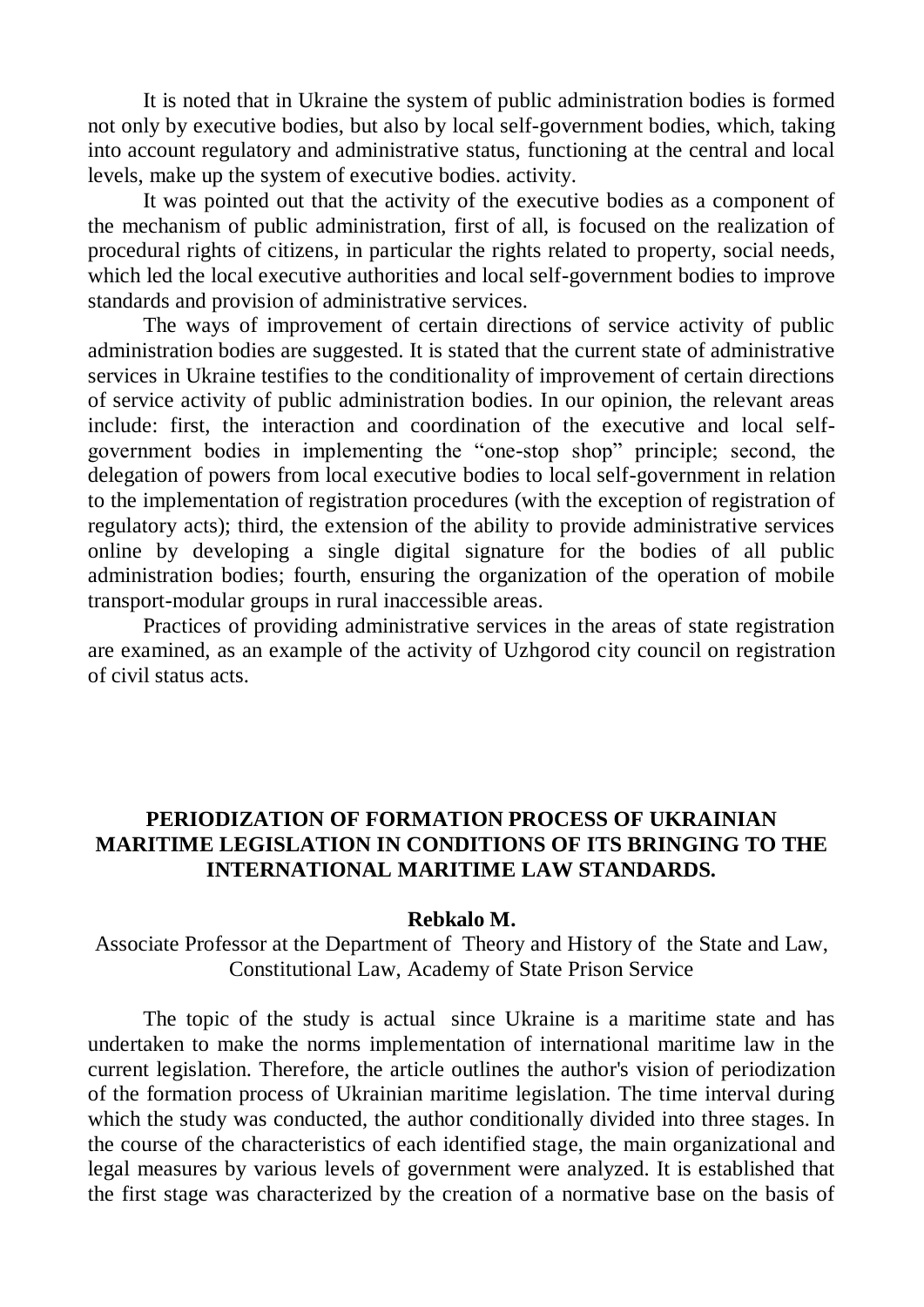such principles as universality, democracy, anti-discrimination. At the second stage, the formation process of Ukrainian maritime law was marked by the factors: creation of the bill, which laid the essential provisions of major international maritime acts; the program of international law adaptation into the Ukrainian legislation were created and implemented; Ukraine has received its own jurisprudence regarding the resolution of international maritime disputes. The third stage is characterized by activation of activities of the Verkhovna Rada of Ukraine, executive bodies for the implementation of the Ukrainian maritime legislation of international norms and their application in order to regulate the territorial sea exploitation, coastal structures, sea vessels and the implementation of maritime security measures. The article formulates the conclusions in which the author summarized the following: specificity of Ukraine's implementation of international maritime law norms is to recognize the mechanism of governing the international community's relations on the World Ocean; Ukraine has taken an inevitable course towards the implementation of international maritime standards in the current legislation; It is noted that the legislative work and practice of law enforcement bodies of all state power branches is essential for the formation process of the Ukrainian maritime legislation, but it has not yet acquired the appearance of a consistent system; in the course of implementing measures to update the Ukrainian maritime legislation, the President's participation is minimized. The author believes the proposed periodization to serve for systematization of the Ukrainian maritime legislation in the future.

## **CIVIL JUSTICE AS A GUARANTEE OF LAW AND ORDER IN THE STATE**

### **Savenko V.**

## *Doctor of* Juridical *Sciences, Professor at the Department of Theory and History of State and Law of Ternopil national economic university*

The current jurisprudence is increasingly drawn to the philosophical study of social relations and the law as a mechanism to resolve them. Many aspects of the problem have been highlighted in publications of V. Babkin H. Baliuk V. Kopieichikov, A. Kryzhanovskyi Ye. Nazarenko V. Oksamytnyi M. Orzikh, V. Korobka P. Rabynovych S. Slyvka and other authors, however, some significant issues – among them the questions of the definition of public relations, the legal form of social relations, the role of law in the settlement and stabilization of social relations, - are still being the subject of discussion and require further study. For this reason, the outlined issue is relevant to each of us and needs research.

The article analyzes the philosophical aspects of social relations; Theoretical features of the formation of civil justice and its influence on the establishment of law and order in the state are considered; the theories of the origin of law and order are analyzed and the mechanisms of law order formation through synthesis of legal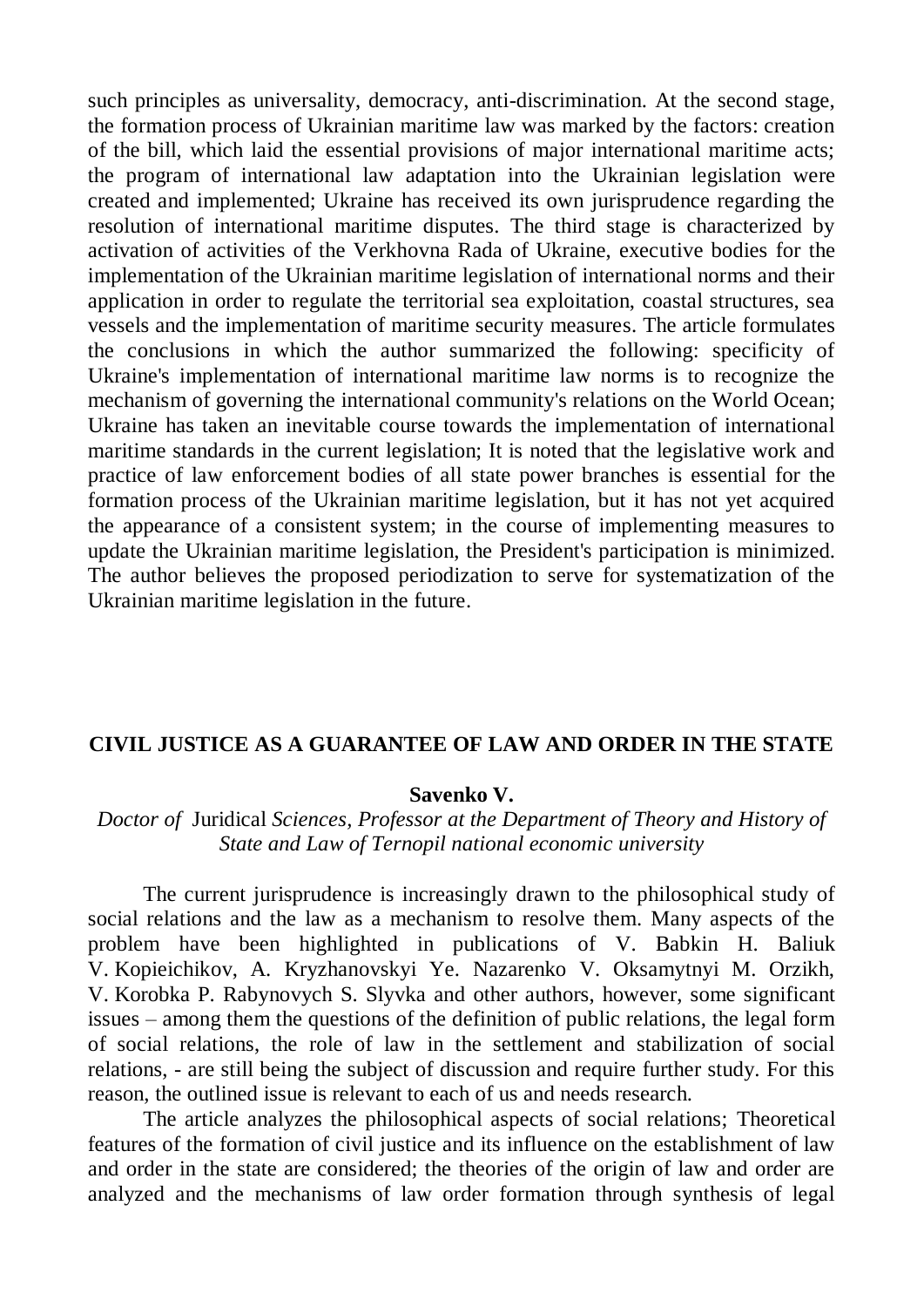values and norms of law are argued; Possibilities and ways of influence of legal culture and justice on formation of law and order in the state are characterized.

The study concluded that the problem of legal regulation of social relations in the state is in the field of values of social life, which is characterized by a continuous process of gradual increase in the objective value of legal law. In this sense, an important role for legal socialization of an individual that takes place mainly through his appropriation of the principles of legal consciousness and legal traditions of the culture of society.

## **SPECIFICS OF SUBSIDIARY OBLIGATIONS' FULFILMENT**

### **Sloma V.**

# Ph.D., Associate Professor, Associate Professor at the Department of Civil Law and Process of Ternopil National Economic University

The article is devoted to the study of issues related to the fulfillment of subsidiary obligations. The author describes the basis, procedure of involving the subsidiary debtor in the performance of the obligation, as well as the consequences of such performance for the parties to the obligation.

The purpose of subsidiary obligations is to ensure the stability of civil legal relations, to protect the interests of their participants, as well as to share the risks in the event of non-performance or improper performance of obligations. There are two subjects on the debtor's side in a subsidiary obligation to whom a claim can be made.

The fulfillment of a subsidiary obligation must be carried out in accordance with a strict procedure established by law. However, individual terms and conditions may be agreed by the parties in a contractual manner.

The creditor, demanding fulfillment of the obligation to the subsidiary debtor, must determine the amount of performance. At the same time, the amount of performance is limited by the amount of the principal debtor's obligation in a subsidiary obligation.

The subsidiary debtor has the right to raise against the creditor's claims any objection that the principal debtor might have made to the creditor, in particular, to refer to the absence of his guilt in default.

The subsidiary debtor who has fulfilled the obligation is entitled to recourse to the principal debtor. However, the right to recourse to a subsidiary debtor does not arise in all cases. In particular, in the case of parental responsibility for the harm caused by minors, the right to recourse against the parents does not arise.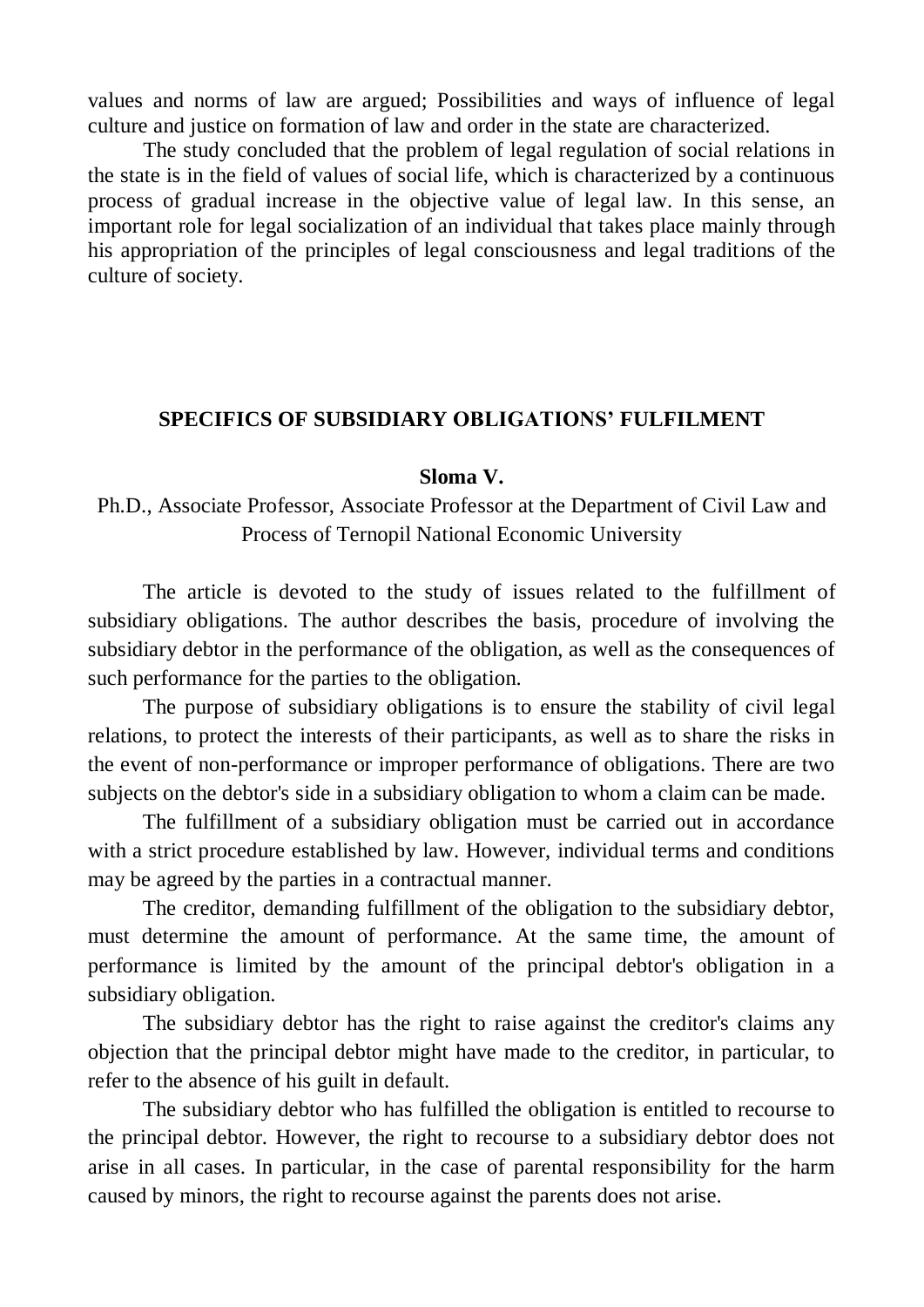In performing a subsidiary obligation, the interests of both the creditor and the subsidiary debtor must be taken into account. The protection of the interests of the creditor is ensured by fulfilling his requirements by an additional debtor. With respect to the interests of the additional debtor, his obligations should be clearly defined either by the contract between him and the principal debtor or a legal act, and the rights are guaranteed by granting the right to recourse to the principal debtor whose obligation to the creditor fulfilled the additional debtor.

## **FOREIGN PRACTICE PROVIDING OF THE TRANSPARENCY PRINCIPLE IN PUBLIC ADMINISTRATION ACTIVITIES**

### **Tereschuk H.**

Doctor of Law, Associate Professor of the Department of Constitutional, Administrative and Financial Law

The article attempts to cover a number of elements related to transparency, as a principle, phenomena and requirements of public authority, as well as in the practice of public authorities. The author places the principle of transparency in the second place after the rule of law in the system of public administration. In fact, both of these principles have an extensive system of elements that together form the foundation for effective public administration. If transparency determines the approach to the proper construction of public administration, the rule of law, due to its focus on protecting natural human rights against state influence, has a negative connotation on protecting certain human rights against the requirements of the principle of transparency. From the standpoint of scientific criticism, it is noted that the broad interpretation of the features and elements of transparency (openness, transparency, accessibility, accountability, publicity, publicity, access to public information and community participation in public affairs), through their partial overlapping, undermines the administrative integrity of the concept, used in the approaches of foreign authors.

The implementation of the principle of transparency in the activities of public administration is one of the key places in the modern principles of organization and functioning of government. The elaboration of international organizations' approaches to the implementation of the principle of transparency in public administration has clearly demonstrated the correlation of this principle with the approaches of good governance and the prevention of corruption, as well as its broad interpretation as one that combines the principles of accountability, transparency and public participation. This places transparency in the second place after the rule of law in the system of public administration.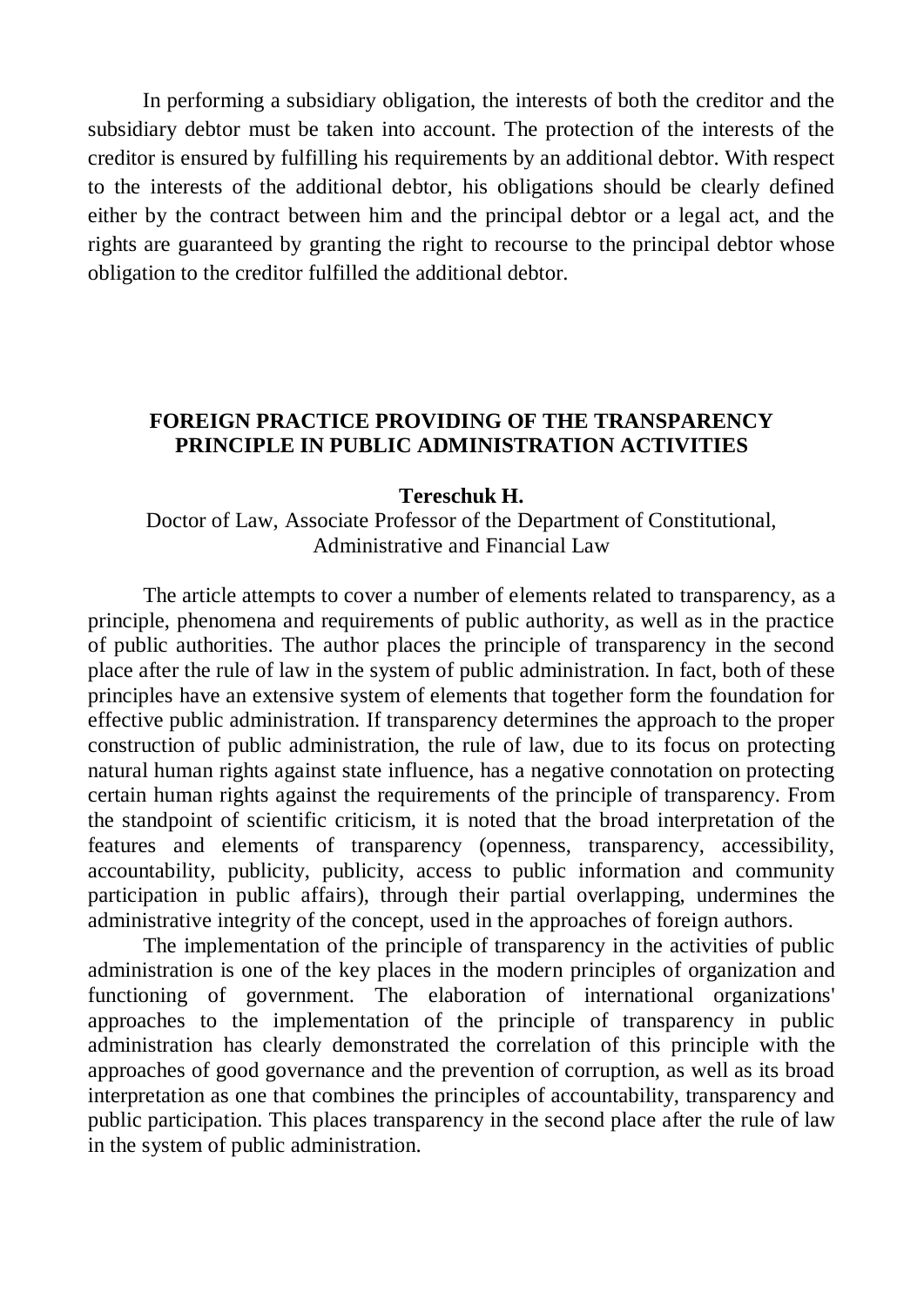## **THE FORMS OF REALIZATION OF CONSTITUTIONAL AND LEGAL POLICY: THEORETICAL AND METHODOLOGICAL ANALYSIS**

## **Ternavska V.**

Candidate of Juridical Sciences, Associate Professor of Labor Protection and Environment Department of Kyiv National University of Construction and Architecture

Constitutional and legal policy, which is one of the most strategic types of national legal policy, has important significance for the process of state- building, development of constitutionalism and democracy in Ukraine. Constitutional and legal policy is a complex of legal ideas, produced by state and local self-government bodies with participation of civil society institutions and embodied in the specific programs of improvement of mechanism of constitutional and legal regulation of social relations.

The article is dedicated to the research of legal nature of the juridical category «constitutional and legal policy» and forms of its realization. Substantiation of a necessity of introducing a new category "constitutional and legal policy" into the system of the science of constitutional law, which forms of realization have not only theoretical but also practical significance for jurisprudence, is the purpose of this investigation.

Successful realization of legal policy in practice, that is achievement of the goals and implementation of the tasks set by the state, requires its embodiment in the appropriate forms. The notion "form of realization of legal policy" is analyzed, which is considered not in the sense "source" by analogy with the form of law, but in the sense of the directions of its realization. Such basic, interdependent and close stipulated, forms of legal policy as doctrinal, law-making, law-enforcement, lawinterpreting, law-educating are defined.

The inconsistency of the constitutional and legal reforms' results, that have taken place over the past two decades, with the public expectations induces to revise the principles and forms of state policy production, including in the field of law. The formation and realization of the constitutional and legal policy of Ukraine requires, unlike other types of legal policy, not only the qualified practical activity of state and local self-government bodies, but also the active participation of civil society institutions.

It is concluded that the formation of the qualitative constitutional and legal policy and its effective realization in the process of constitutional construction are conditioned by fruitful cooperation of the subjects of legal policy during a successive transition from one form of legal policy to another one.

The theoretical foundations of the mechanism of realization of each form of legal policy should be provided both at the general theoretical and sectoral level. Thus, the development of all the above-mentioned directions of realization of legal